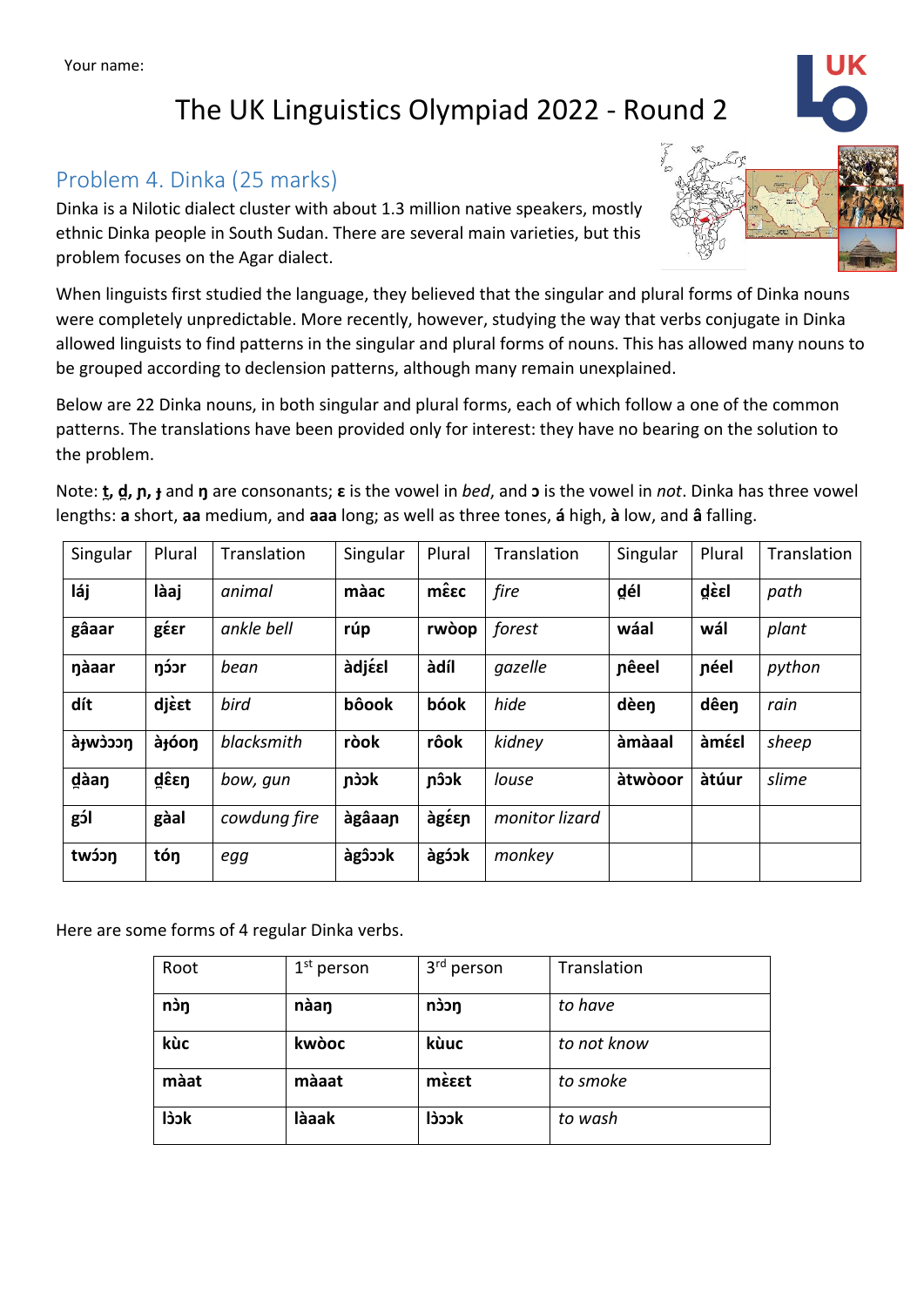

4.1) Some singular or plural forms of Dinka nouns are given below. Only two of them follow one of the common patterns demonstrated above. On your answer sheet, mark which two they are.

| Singular | Plural | Translation   |
|----------|--------|---------------|
| aden     |        | beautiful one |
| miiit    |        | firefly       |
| wèeet    |        | metal         |
|          | tôon   | pot           |
|          | tâak   | evil spirit   |
|          | tûuŋ   | horn          |

4.2) Assuming that the following verbs conform to the previous pattern, fill in the correct form on your answer sheet:

| Root | $1st$ person | 3rd person | Translation     |
|------|--------------|------------|-----------------|
| a)   | jccćwl       | b)         | to be different |
| c)   | d)           | cèem       | to eat          |
| e)   | ρέεες        | f)         | to loot         |
| wìc  | g)           | wìic       | to need         |
| h)   | i)           | bòok       | to throw at     |

4.3) Below are the singular or plural forms of 10 more Dinka nouns. By using the common patterns demonstrated before, predict the missing forms on your answer sheet. If there is more than one possible prediction, give them all.

| Singular     | Plural | Translation    | Singular | Plural   | Translation  |
|--------------|--------|----------------|----------|----------|--------------|
| ràaan        | (j)    | person         | kók      | $\circ)$ | hole in tree |
| $\mathsf{k}$ | wíil   | bristle        | p)       | léek     | pestle       |
| εεες         | I)     | fish           | ról      | q)       | voice        |
| m)           | kàal   | hole in ground | jìit     | r)       | well         |
| n)           | rím    | blood          | ànâaar   | s)       | buffalo      |

4.4) Explain your solution.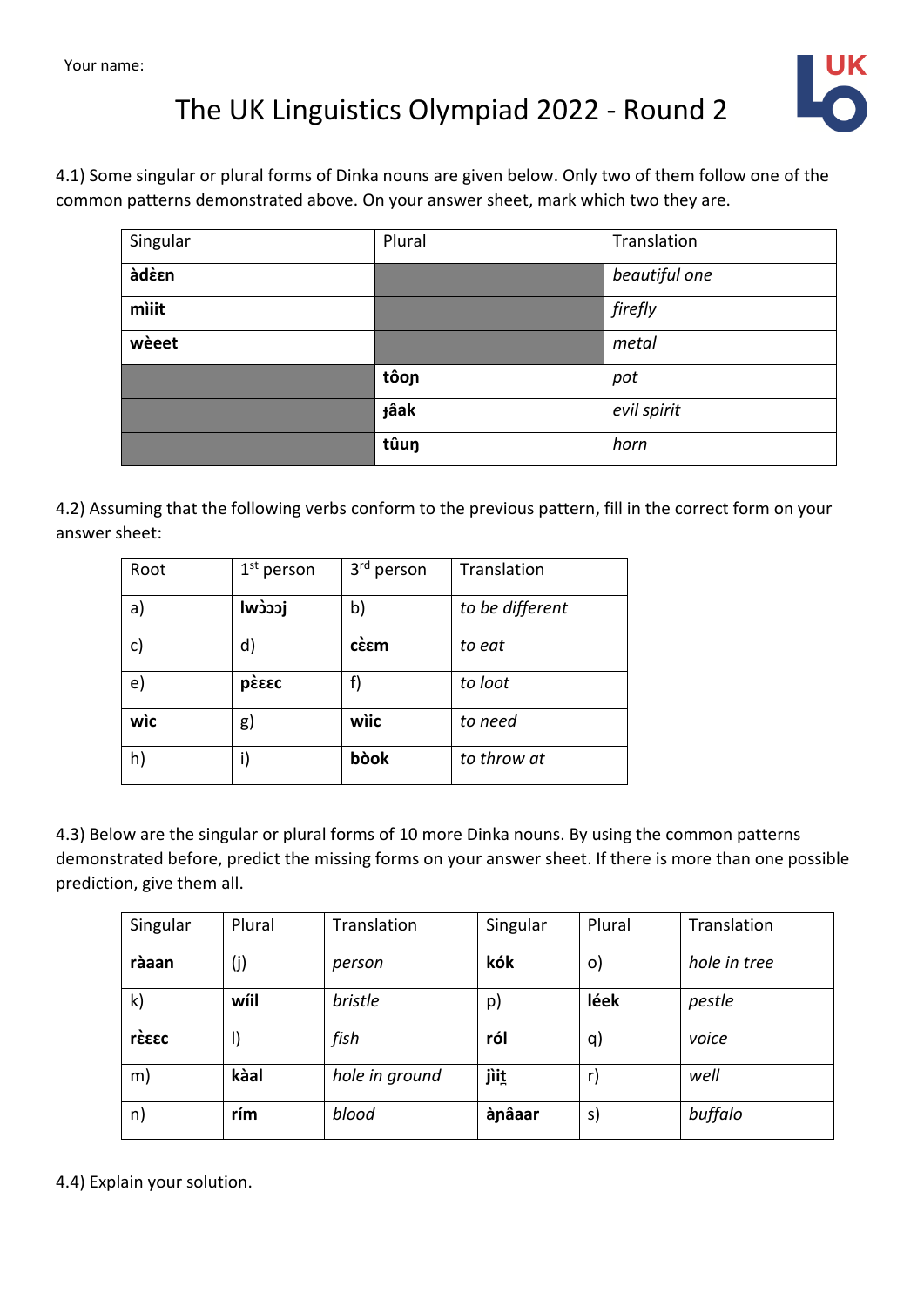## Solution and marking.

Scoring: (max 85)

4.1: Max 8 - 4 points per correct option. Award 0 points if more than 2 are marked.

4.2: Max 27 – For each answer: 3 points if correct, 1 point with one mistake (length, quality, tone, onset, coda OR extra form)

4.3 Max 50 – For each answer: 5 points if correct, 2 points with one mistake (extra form, missing form, length, quality, tone, etc…)

| $Q$ 4.1 | aden                                   |              |                                   |                                    |            |           |  |
|---------|----------------------------------------|--------------|-----------------------------------|------------------------------------|------------|-----------|--|
|         | miiit<br>wèeet<br>$\mathsf{X}$<br>tôon |              | Cross the correct options (X) and |                                    |            |           |  |
|         |                                        |              |                                   | leave the incorrect options blank. |            |           |  |
|         |                                        |              |                                   |                                    |            |           |  |
|         | <b>jâak</b>                            |              |                                   |                                    |            |           |  |
|         | tûuŋ                                   | $\mathsf{X}$ |                                   |                                    |            |           |  |
| $Q$ 4.2 | (a) lòoj                               |              |                                   | (d) càam                           | (g) wjεες  |           |  |
|         | (b) lòooj                              |              |                                   | (e) pèec                           | (h) bòk    |           |  |
|         | $(c)$ càm                              |              |                                   | (f) pèeec                          | (i) bwóok  |           |  |
| Q 4.3   | (j) réen, róon                         |              |                                   | (n) rjέεm                          | $(r)$ jîit |           |  |
|         | (k) wjεεεl, wîiil                      |              |                                   | (o) kwóok                          |            | (s) anéer |  |
|         | (l) réec                               |              |                                   | (p) lεεεk, lêeek                   |            |           |  |
|         | (m) kál, kól                           |              |                                   | Icćwn (p)                          |            |           |  |
|         |                                        |              |                                   |                                    |            |           |  |

Q 4.4: Max 95 – Broken down as follows: Noun tone/length patterns: 15 Verb tone/length patterns: 5 Noun vowel patterns: 50 Verb vowel patterns: 25